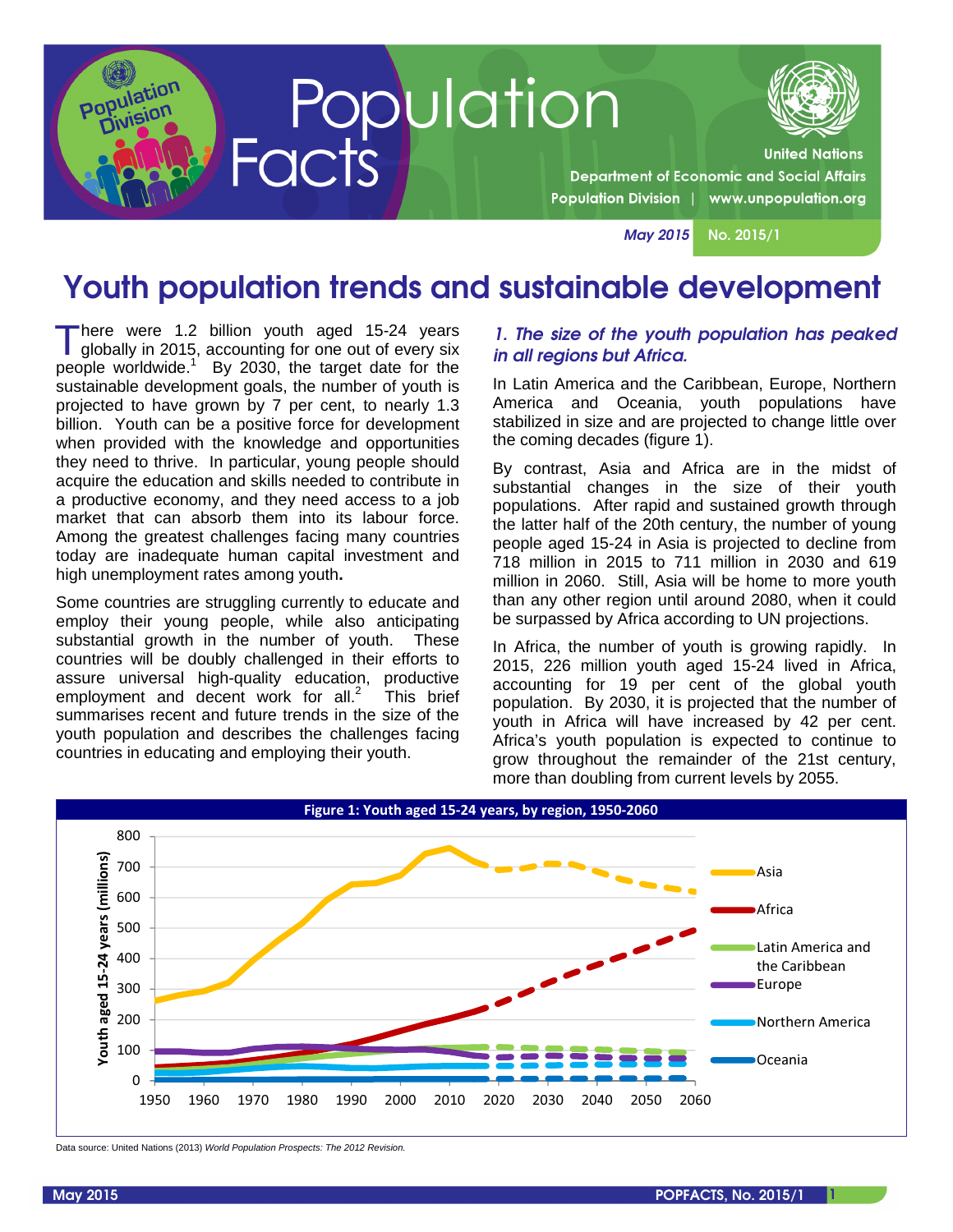# 2. Many countries with rapidly growing youth populations are struggling already to educate their young people.

The education systems of many countries are leaving behind a substantial proportion of the population. According to the most recent data available, in 32 countries, fewer than 80 per cent of 15-24 year olds are literate. Of these 32 countries, 18 are projected to see a more than 40 per cent increase in the number of youth between 2015 and 2030. In six of these low-literacy countries, all in sub-Saharan Africa, the growth of the youth population in this period is projected to exceed 60 per cent (figure 2).

In Niger, for example, where just 24 per cent of youth were literate in 2014, the youth population is projected to grow by 92 per cent within the next 15 years. Angola, Burkina Faso, Chad, Mali, Nigeria, the United Republic of Tanzania and Zambia, among others, are also anticipating rapid growth of the population aged 15-24 in a context of low youth literacy rates.

Inadequate investment in the health and education of young people limits their ability to reach their full productive potential and to contribute to economic development. Rapid growth in the number of youth further compounds that challenge, requiring countries to improve the quality and reach of their education systems not only to make up for existing deficiencies, but also to serve the rapidly growing number of young people.

By contrast, many countries that have experienced fertility reductions in recent decades now have an opportunity to improve the education available to their young people without needing simultaneously to serve a rapidly growing population of youth. In Pakistan, for example, where 71 per cent of the population aged 15-24 was literate in 2011, the number of youth is projected grow by only 5 per cent between 2015 and 2030. Similarly, in Haiti, with a youth literacy rate of 72 per cent in 2006, the youth population is projected to increase by 7 per cent over the next 15 years.

In some parts of the world, girls and young women do not have the same access to education and training as their male peers, depriving them of their rights and the ability to make decisions about their lives, including the pursuit of higher education and formal employment. Empowering women and girls and ensuring equitable investments in their human capital are essential for sustainable development.



Data sources: Youth population estimates and projections are from United Nations (2013) World Population Prospects: The 2012 Revision. Youth literacy estimates are from United Nations (2014). MDG Indicators Database.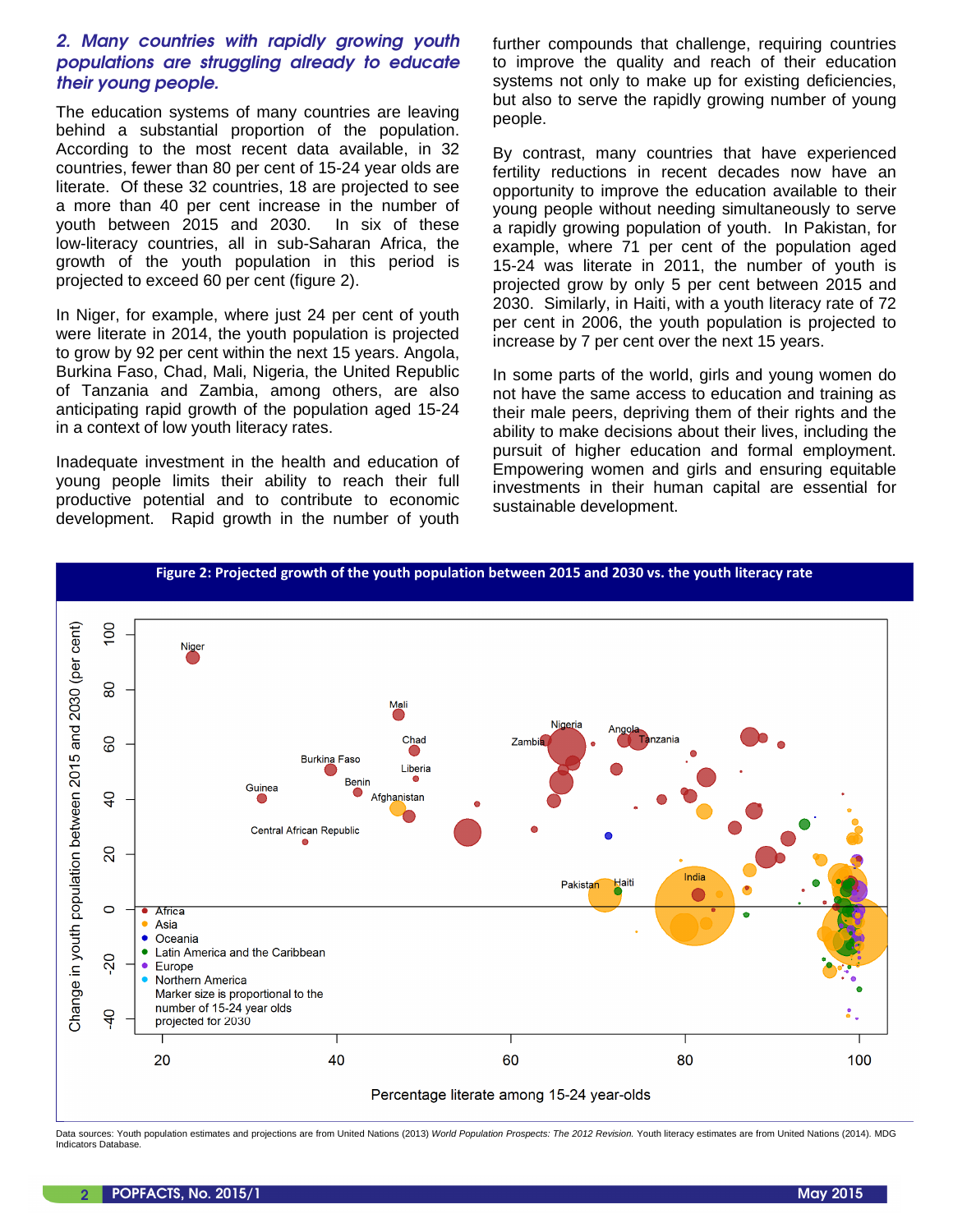

Data sources: Youth population estimates and projections are from United Nations (2013) World Population Prospects: The 2012 Revision. Youth unemployment projections are from ILO (2015). World Employment and Social Outlook: Trends 2015.

## 3. Some countries anticipating rapid growth in numbers of youth are among those with very high youth unemployment rates.

In Jordan, Iraq and Saudi Arabia, for example, youth unemployment rates are very high, above 30 per cent, and the youth populations are expected to grow by more than 20 per cent over the coming 15 years (figure 3). By contrast, a number of countries, such as South Africa, Spain and Greece, face extremely high youth unemployment, with rates above 50 per cent, but are projected to see a slower growth of the youth population, with increases around 10 per cent or less between 2015 and 2030.

Even in countries where youth unemployment rates are comparatively low, rapid growth in the number of youth over the coming years could challenge sustainable development, if labour markets are unable to absorb rapidly increasing numbers of young workers. In Mali, for example, a large fraction of the labour force is still engaged in subsistence agriculture. Even though the youth unemployment rate in 2015, at just under 11 per cent, is substantially lower than in many other countries, the number of youth aged 15-24 years in 2030 is projected to be 70 per cent larger than in 2015. Thus Mali's economy will need to grow to accommodate a substantially larger number of youth seeking to enter the labour force. Similarly, Nigeria and Zambia, with youth unemployment rates of 14 and 24

per cent respectively in 2015, are projected to see their youth populations grow by 60 per cent over the next 15 years.

If youth are provided with sufficient education, training and jobs, then the growth in their numbers could be highly beneficial for development. If instead they are unemployed or underemployed in subsistence agriculture, the growing number of youth will pose a challenge to the achievement of sustainable development, and could prove socially or politically destabilizing as well.<sup>3</sup> Moreover, current unemployment among youth impedes social and economic development not just for today but also for the future, since youth who experience a delayed start in the labour force tend to continue to lag behind in terms of earnings and income growth once they become employed.<sup>4</sup>

Several countries with comparatively low youth unemployment rates are projected to see declines in the number of youth in the coming 15 years. In Thailand, for example, youth unemployment is projected to be just 3 per cent in 2015 and the population aged 15-24 years is expected to shrink by 22 per cent by 2030. Cuba, Japan and Viet Nam are also projected to see declines in the number of youth in a context of low youth unemployment. These economies must prepare for an ageing labour force in the coming decades.